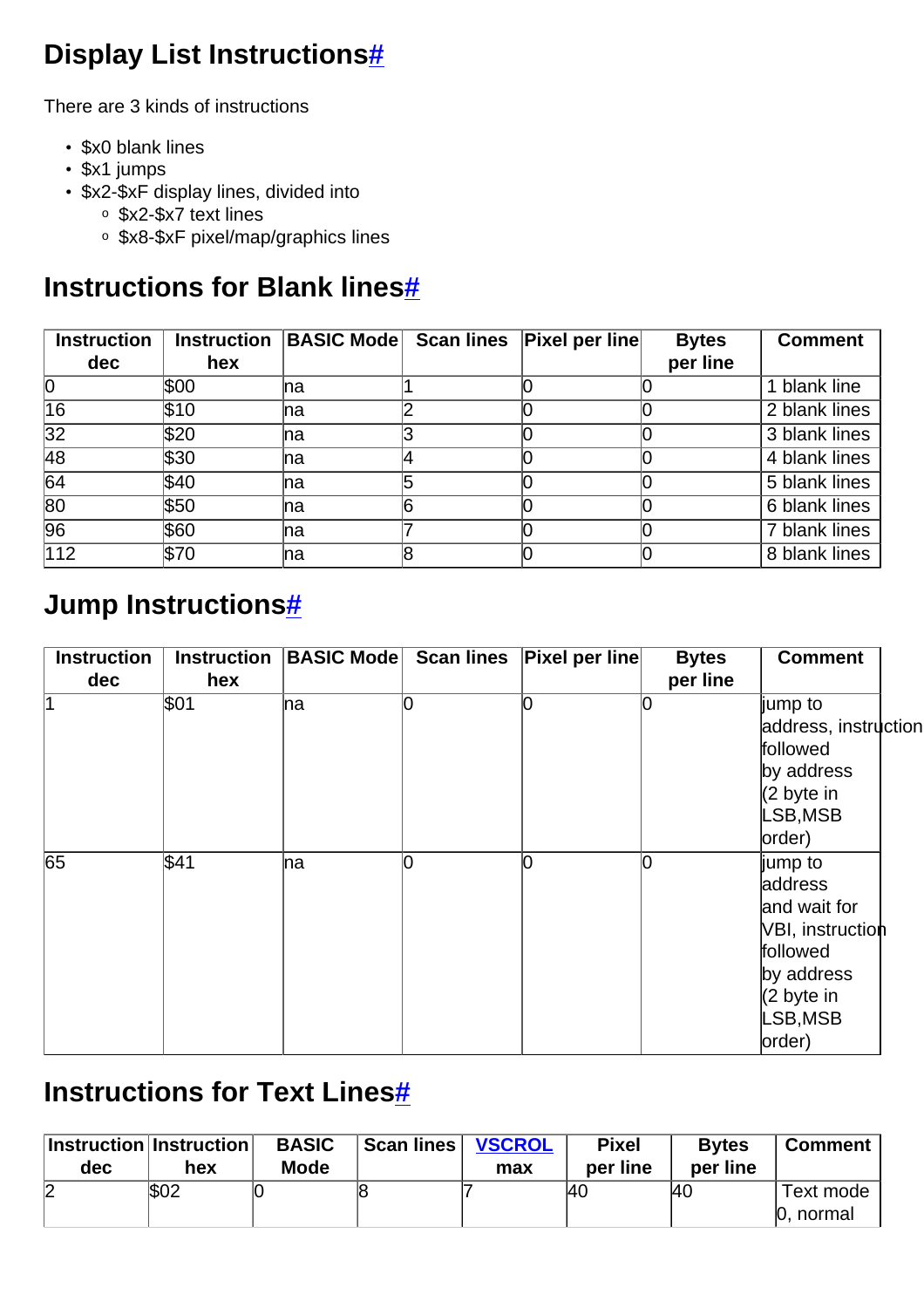|                |                  |                     |                 |                 |                 |                 | text, $24$<br>rows                                                           |
|----------------|------------------|---------------------|-----------------|-----------------|-----------------|-----------------|------------------------------------------------------------------------------|
| $\overline{3}$ | \$03             | ha                  | $\overline{10}$ | $\overline{9}$  | $ 40\rangle$    | 40              | text with<br>full size<br>descenders<br>(e.g.<br>g, p, y, j, q               |
| $\overline{4}$ | $\overline{$04}$ | 12 XL/XE<br>OS only | $\overline{8}$  | 7               | 40              | 40              | 4-color-<br>characters,<br>4 pixel<br>width, 24<br>rows                      |
| $\overline{5}$ | \$05             | 13 XL/XE<br>OS only | $\overline{16}$ | $\overline{15}$ | 40              | 40              | 4-color-<br>characters,<br>4 pixel<br>width,<br>double<br>heigth, 12<br>rows |
| $\overline{6}$ | \$06             | 1                   | $\overline{8}$  | 7               | $\overline{20}$ | $\overline{20}$ | Text mode<br>$ 1,$ double<br>width text,<br>$24$ rows                        |
| 7              | \$07             | 2                   | 16              | 15              | $\overline{20}$ | 20              | Text mode<br>$ 2,$ double<br>width and<br>height text,<br>$ 12$ rows         |

# **Instructions for Pixel/Graphics Line[s#](http://[fd00::119]:8080/wiki/#section-Display_list_instruction_table-InstructionsForPixelGraphicsLines)**

|                 | Instruction Instruction | <b>BASIC</b> | <b>Scan lines</b>       | <b>VSCROL</b> | <b>Pixel</b> | <b>Bytes</b> | <b>Comment</b>  |
|-----------------|-------------------------|--------------|-------------------------|---------------|--------------|--------------|-----------------|
| dec             | hex                     | <b>Mode</b>  |                         | max           | per line     | per line     |                 |
| $\overline{8}$  | \$08                    | З            | $\overline{8}$          |               | 40           | 10           | <b>Graphics</b> |
|                 |                         |              |                         |               |              |              | Mode 3, 24      |
|                 |                         |              |                         |               |              |              | ∣rows           |
| 9               | \$09                    | 4            | 4                       | lЗ            | 80           | 10           | <b>Graphics</b> |
|                 |                         |              |                         |               |              |              | Mode 4, 48      |
|                 |                         |              |                         |               |              |              | rows            |
| 10              | \$0A                    | 5            | $\overline{\mathsf{4}}$ | 3             | 80           | 20           | Graphics        |
|                 |                         |              |                         |               |              |              | Mode 5, 48      |
|                 |                         |              |                         |               |              |              | ∣rows           |
| $\overline{11}$ | \$OB                    | 6            | $\overline{2}$          |               | 160          | 20           | <b>Graphics</b> |
|                 |                         |              |                         |               |              |              | Mode 6, 96      |
|                 |                         |              |                         |               |              |              | rows            |
| $\overline{12}$ | \$0C                    | 14 XL/XE     |                         | lO            | 160          | 20           | Graphics        |
|                 |                         | OS only      |                         |               |              |              | Mode 14,        |
|                 |                         |              |                         |               |              |              | 192 rows        |
| 13              | \$0D                    |              | 2                       |               | 160          | 40           | Graphics        |
|                 |                         |              |                         |               |              |              | Mode 7, 96      |
|                 |                         |              |                         |               |              |              | rows            |